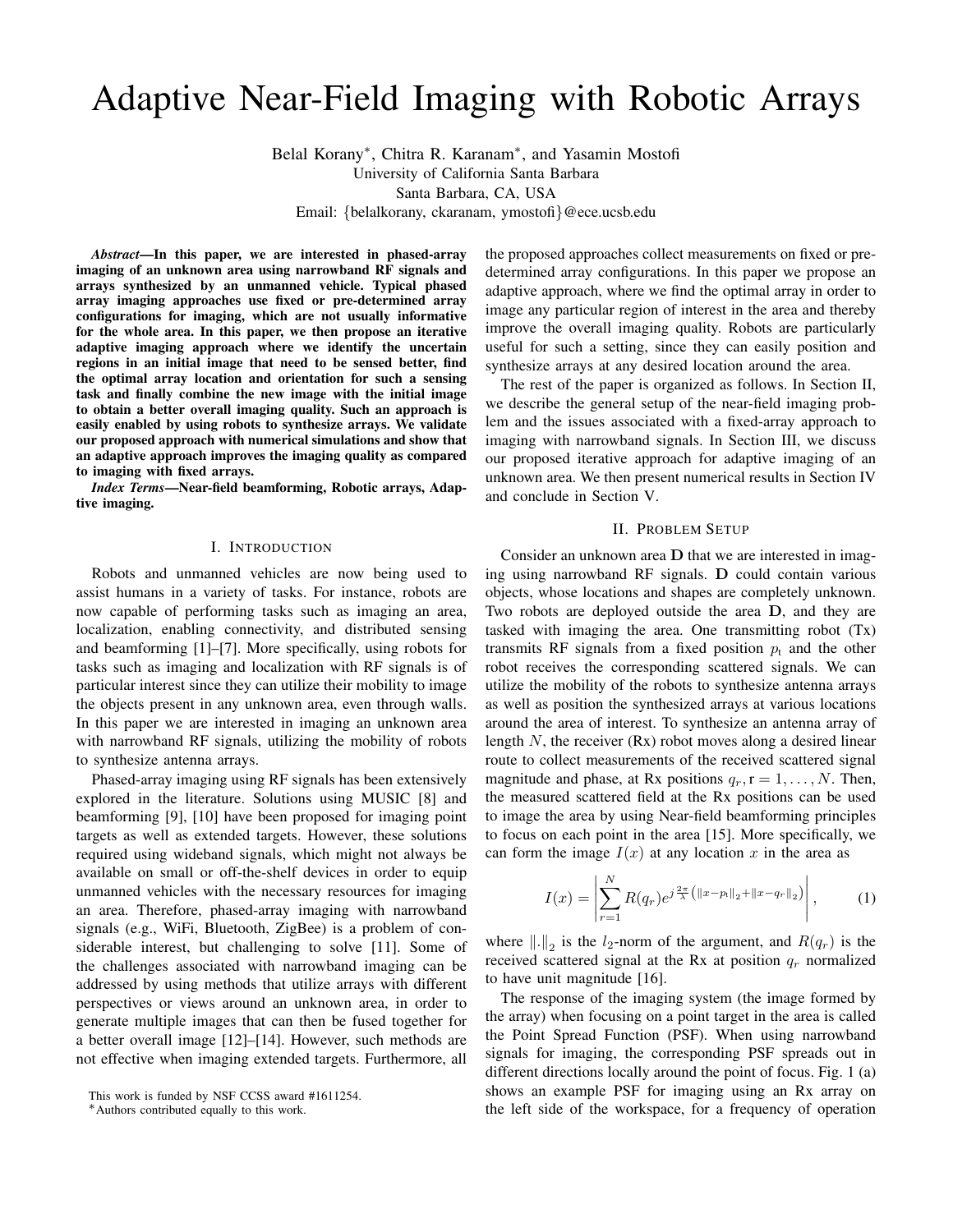

Fig. 1. Point spread functions of arrays with different locations and orientations focusing on the same point.

5.18 GHz. This PSF spreading causes the value of  $I(x)$  at x to depend on the presence of x within the PSFs at other locations which have an object. This gives rise to *ghost* objects in the image, which are pixels of relatively high intensity at locations in  $I(x)$  which did not contain any objects.

Since different arrays with different locations and orientations result in vastly different PSFs for the same point of focus, multi-array image fusion is one of the techniques proposed in the literature to improve the image quality [12]–[14]. Images from different arrays will all contain peaks at the same point of focus but will have different spreading patterns, as shown in Fig. 1. Hence, simple multiplicative image fusion will peak at the target point and suppress the ghost regions [16]. However, multiplicative image fusion is suitable only for point targets. In the case of extended targets, multiplicative fusion will only image the illuminated part of the target, giving no information about the target size or shape. Instead, illuminating the area from multiple views/perspectives and using additive fusion captures the shape and/or size of the object, albeit not solving the previously mentioned ghost objects problem. In the next section, we then propose an adaptive approach that iteratively increases the imaging quality by sensing the ghost regions with an array that corresponds to the optimal PSF for that region.

# III. ADAPTIVE IMAGING APPROACH

In this section, we describe our proposed iterative approach for adaptive imaging of an area by using a robot to synthesize an antenna array at a desired location and orientation. As discussed in the previous section, PSFs from different arrays have different shapes and spreading patterns. Hence, the image of a specific region in the workspace might be affected by the objects if imaged from one array, but not affected when imaged from another array with a different location and orientation. We propose to take advantage of this property and utilize the mobility of robots to synthesize different arrays that can then be used with the desired PSFs to image any particular region in the unknown area.

Fig. 2 shows an overall outline of our proposed adaptive imaging framework, which consists of three main components: (a) obtaining the initial image, (b) finding regions which contain objects and regions of uncertainty in the image, and (c) finding the optimal array which can sense and image the uncertain regions to decrease their uncertainty. We next describe each of these components in detail.



Fig. 2. Block diagram of the proposed adaptive imaging framework.

#### *A. Initial Sensing and Imaging*

We first obtain an initial image of the area by adding images from several arrays around the area, as described in Section II. This initial image can be obtained using any configuration of the arrays. In this paper, we propose to obtain the initial scattering data using four linear arrays of the Rx robot on the four sides of the workspace, with the Tx robot always located in front of the center of the corresponding receiver array. As discussed previously, the PSF at any point in the area has a spread around that point. Therefore, the PSFs corresponding to the object locations corrupt the image intensity value at pixels which are inside the spread of these PSFs. Consequently, the initial image is not usually completely informative of all the objects, and could have various ghost targets or uncertain regions (as we shall see in Sec. IV).

## *B. Finding an Uncertain Region*

Given the initial image, we are next interested in finding the regions in the area that need to be sensed better, so that we have a better idea of the presence or absence of objects at every location in the unknown area D. More specifically, we are interested in segmenting the previously obtained initial image into regions that correspond to objects (with a high probability) and regions of uncertainty. Here, we define uncertain regions as those pixels whose intensity in the image is not high enough to certainly be an object, and is not low enough to declare the absence of an object.

*Regions with high probability of object presence:* We first threshold the previously obtained initial image to define regions that correspond to the presence of objects (with a high probability). We use the method described in [12] to calculate this threshold, denoted by  $\gamma_{\text{th}}$ . This method aims at maximizing the detection probability given a certain probability of false alarm. More specifically, if we denote the null hypothesis by  $H_0$  (the event of no object at pixel x), then  $\gamma_{th}$  is calculated such that the probability of false alarm at  $x$  is maintained to a certain value  $p_{FA}$ , i.e.  $P(I(x) = y \ge \gamma_{th}|H_0) = p_{FA}$ . This can be calculated by generating multiple training scenarios with objects present at various locations in the area and observing the Probability Density Functions (PDF) of the intensities of pixels with no objects  $(P(I(x) = y|H_0))$ . We then use this threshold  $\gamma_{th}$  in the initial image and detect the pixels corresponding to the presence of an object as those pixels with intensities above  $\gamma_{\text{th}}$ . We then form convex regions corresponding to these object pixels and label these regions as the objects in the area. More specifically, we fit circles with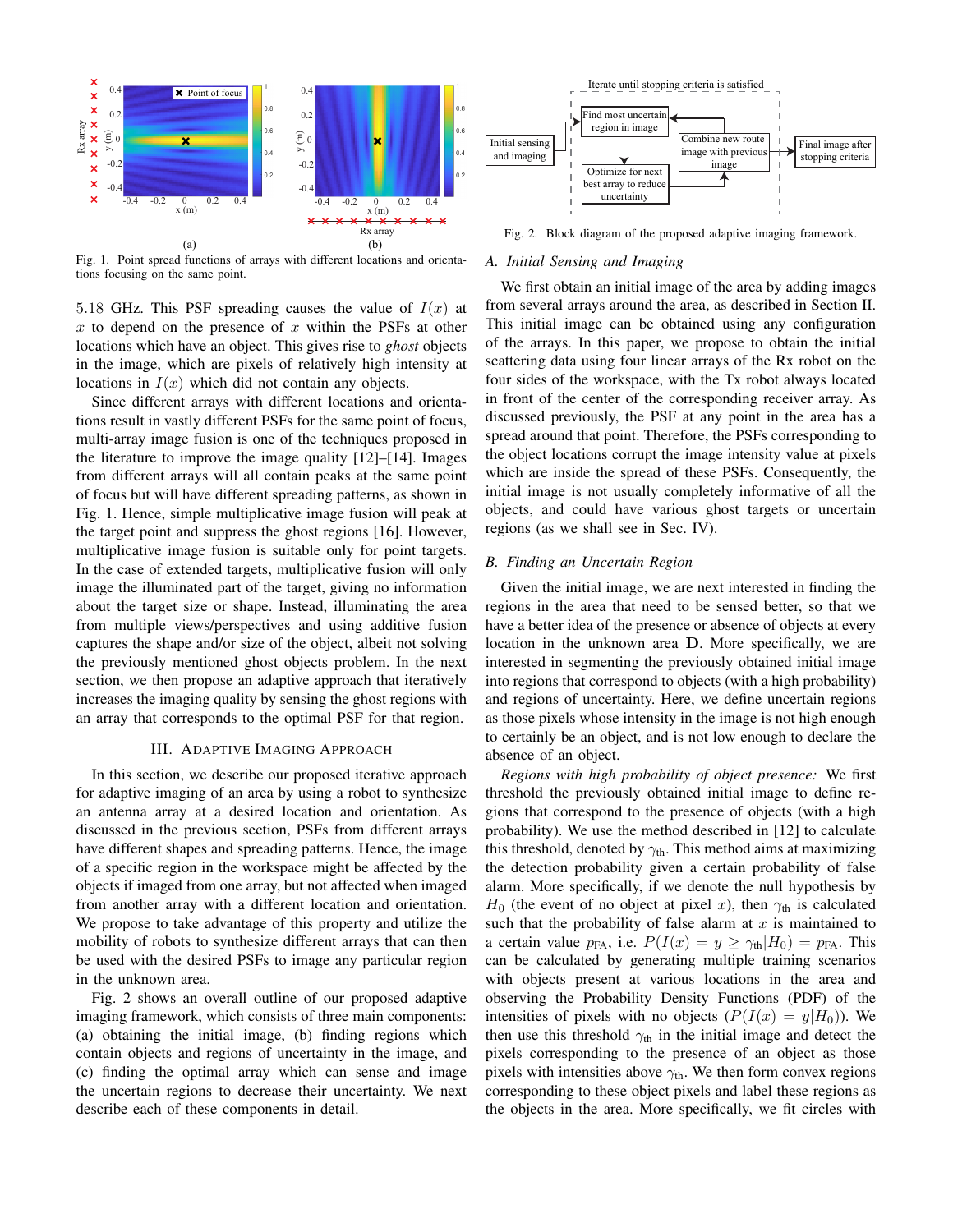the smallest radius that can enclose any group of co-located object pixels, and label these circles as the object regions. We use a binary mask  $\mathbf{O}(x)$  to denote the object regions, where  $\mathbf{O}(x) = 1$  if x is inside any of the circles, and 0 otherwise.

*Region with highest uncertainty:* Next, we are interested in finding the most uncertain region in the remaining parts of the image. As described previously, an uncertain region is that which has an intensity that is not high enough to certainly correspond to an object, but is not low enough to correspond to the absence of an object. In order to detect such a region of high uncertainty in the image, we first calculate a mean uncertainty intensity  $\gamma_u$  such that  $\gamma_u = E[I(x) = y < \gamma_{th}|H_1]$ , where  $H_1$  is the event of an object being present at the pixel  $x$ , from the previously generated training scenarios. This captures the mid-range value of the intensities that can be confused for either the presence or absence of an object  $(H_1)$ or  $H_0$ ). We then generate superpixels in the remaining part of the image (where the intensity is less than  $\gamma_{\text{th}}$ ), which are perceptually meaningful atomic regions that are similar in intensity values [17]. We finally select the most uncertain region as the superpixel whose average intensity is closest to  $\gamma$ <sub>u</sub>. We denote this region by a mask  $U(x) = 1$  if the pixel x is inside the highest uncertain superpixel, and 0 otherwise.

### *C. Optimization Framework for Next Best Route*

Given the uncertain region U that we need to sense better, we are next interested in finding the optimal location and orientation of an array that would be able to reduce the uncertainty in U. The image obtained using such an array should ideally be such that the intensities of pixels in the uncertainty region are not affected by other objects in the area. To this end, we examine the PSF of a linear array focusing on a point along the perpendicular bisector of the array, as shown in Fig. 1. We can see that the PSF is concentrated inside a *cone* whose width is  $\propto \frac{\lambda S}{L}$ , where L is the array length and  $S$  is the distance away from the array [18]. Furthermore, the PSF decays outside that cone. We also make the following observations:

- Ideally, if the uncertainty region U falls inside that cone, and the object regions O are far outside the cone, then the objects will not affect this array's imaging quality for U.
- If the objects are closer to the array than the uncertain region U, then the scattered signal from these objects would outpower the scattered signals from any possible objects in the uncertain region under test. Hence, objects are preferred to be further away from the array than the uncertain region.

To mathematically characterize these preferences, we model the PSF using a PSF mask  $P(x) \propto \frac{1}{D(x)\psi(x)}$ , where  $D(x)$ is the distance between the pixel x and the center of the array, and  $\psi(x)$  is the angle between the line connecting x to the center of the array and the perpendicular bisector of the array. We are then interested in finding an optimal array, that maximizes the overlap of its PSF mask  $P(x)$  with the region  $U(x)$ , while simultaneously minimizing its overlap with the object regions  $O(x)$ . Regarding the possible space of array locations and orientations, we consider arrays whose centers can be located at any angle  $\theta$  on a circle of radius R that encompasses the area D, and that can be oriented towards any direction  $\phi$  with respect to the x-axis. It is evident that each possible PSF mask  $P(x)$  is a function of  $\theta$  and  $\phi$ . Therefore, the optimization problem that we are interested in solving can be posed as follows:

$$
\{\theta^*, \phi^*\} = \underset{\theta, \phi}{\text{argmax}} \quad \sum_{x} \mathbf{P}_{\theta, \phi}(x) (\mathbf{U}(x) - \alpha \mathbf{O}(x))
$$
\n
$$
\text{subject to} \quad 0 \le \theta < 2\pi, \quad 0 \le \phi < \pi,\tag{2}
$$

where  $\alpha$  is a regularization parameter that can be tuned to give more weight to either avoiding object regions or including the uncertain regions within the PSF mask. The solution for the optimization problem depends on the choice of  $P_{\theta, \phi}$ . However, since the optimization is over only two finite-space variables, we can exhaustively search over the entire space of the variables for any  $\mathbf{P}_{\theta,\phi}$ , and find the  $\theta^*$  and  $\phi^*$  that correspond to the optimal array for sensing U.

We then set the robot to collect measurements along the new array and generate an image of the area  $I_U(x)$  using Eq. 1 on only the new measurements. However, we obtained  $I_U(x)$ using an array optimized for region U. Therefore, we combine  $I_{\mathbf{U}}(x)$  with the initial input image  $I(x)$  as

$$
I_{\text{final}}(x) = W_{\mathbf{U}}(x)I_{\mathbf{U}}(x) + (1 - W_{\mathbf{U}}(x))I(x), \quad (3)
$$

where  $W_U(x) \in [0,1]$  is any smooth mask that gives more weight to  $I_{\mathbf{U}}(x)$  inside the region U and less weight outside.

Finally, the combined image is again used as an initial image in the pipeline, in order to find the next most uncertain region in the image, and a corresponding optimal array. The stopping criteria for the iterations depend on the amount of resources available for sensing (e.g., time or motion energy constraints), since the quality of the image only improves with every iteration.<sup>1</sup> Thus, using our proposed framework, we obtain a final image that clearly indicates the presence and absence of objects in the area as compared to the initial image.

#### IV. NUMERICAL RESULTS

In this section, we provide MATLAB simulation results for our proposed adaptive imaging approach using robotic arrays. In these simulations, the initial image is formed using arrays of length 1 m, and  $\lambda/2$  antenna spacing, located 0.5 m away from each side of the workspace, with the Tx of each array located 10 cm in front of the array. We also use  $p_{FA} = 0.01$  and  $\alpha = \sum_{x} \frac{2U(x)}{O(x)}$  $\frac{\partial U(x)}{\partial (x)}$ . Fig. 3 shows the results of the proposed pipeline for the area with two square objects shown in Fig. 3 (a). The received scattered signals were calculated using the method in [19]. The individual images are then formed by the four arrays on all four sides of the area and additively fused together to generate the initial image shown in Fig. 3 (b). We can see that this plot captures the locations of the objects, as evident from the detected object regions O. However, it is still not completely informative about the area

<sup>&</sup>lt;sup>1</sup>Note that every optimized array reduces the uncertainty in the image at each iteration, therefore additional iterations would not add any uncertainty.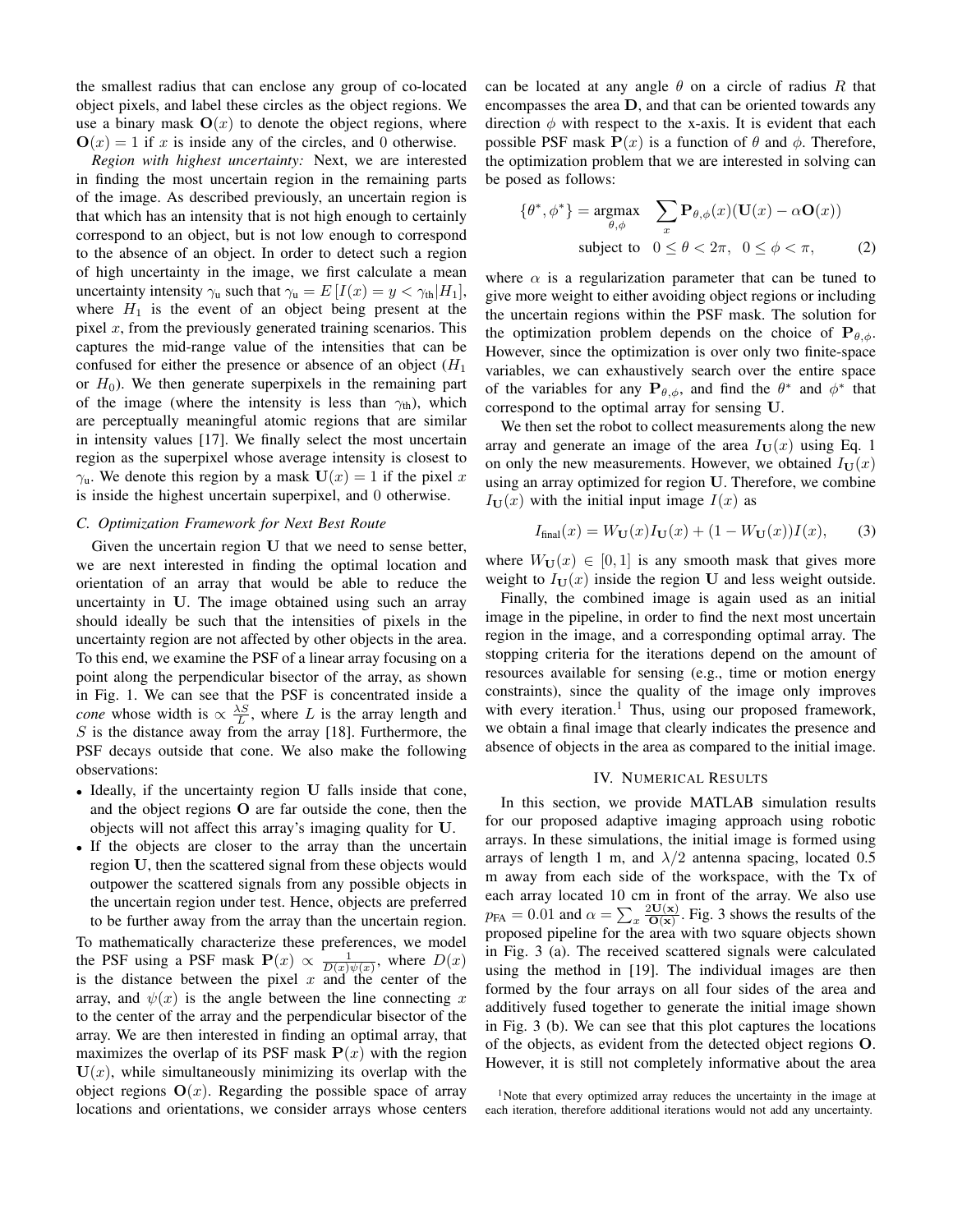

Fig. 3. Imaging result for the two-object scenario. (a) shows the ground truth image, (b) shows the initial image obtained from additive fusion of arrays on four sides of the area, (c) shows location and orientation of the optimized array to image the uncertain region (yellow area) avoiding the object regions (blue areas), (d) shows the combined image that has lower intensity in the uncertain region, (e)-(h) are outputs of successive iterations in the algorithm, with each iteration reducing the uncertainty of the uncertain region of the image of the previous iteration. In all plots, black dot-dash lines represent the object region boundaries, while red dashed lines denote the uncertain region boundary.

since it has *ghost* regions where the intensities of the pixels are moderately high. The location of the most uncertain superpixel (the uncertain region U) calculated by our approach is also shown on the plot. Fig. 3 (c) then shows the result of the optimization step, where the optimal array for imaging U was found. It is evident from the figure that the main *cone* of this array covers the uncertain region U entirely while avoiding the object regions O. We then collect measurements on this optimized array and generate the image for the whole area  $I_{\text{U}}$ , which is combined with the initial image of Fig. 3 (b) as described in Sec. III-C to obtain the combined image shown in Fig. 3 (d). As mentioned in Sec. III-C,  $W_U$  could be any mask of choice, which gives more weight to  $I_U$  within the uncertain region U. For this example, we chose  $W_U$  such that

$$
W_{\mathbf{U}}(x) = \begin{cases} 0.55 + 0.45 \cos\left(\frac{\pi d'(x)}{2R'}\right) & \text{if } d'(x) \le 2R', \\ 0.1 & \text{if } d'(x) > 2R', \end{cases}
$$
 (4)

where  $d'(x)$  is the distance between point x and the centroid of  $U, R'$  is the smallest radius of a circle containing  $U$ . We can see that the intensity values of U decreased, and accordingly, the region became more certain. Next, Fig. 3 (e)—(h) show the output images of more iterations of the algorithm on the same example. It can be seen that each iteration clears out uncertainties in the U region of its input image, thereby increasing the quality of the overall image over time. Finally, we provide another example scenario to show the performance of our proposed approach. Fig. 4 (a) shows the initial image of a scene with three square objects whose boundaries are marked in black dashed lines. Fig. 4 (b) shows the final image after 4 iterations of our proposed algorithms. The figure shows enhancement in the quality of the image by reducing the



Fig. 4. Imaging result for the three-object scenario. (a) shows the initial image and (b) shows the final image obtained after 4 iterations using our proposed approach. We can see that while the initial image had ghost objects, the final image suppresses the ghost objects and captures the true objects. The black dashed lines depict the ground-truth objects.

intensities of ghost regions and emphasizing the object regions.

#### V. CONCLUSIONS

In this paper, we considered the problem of imaging an unknown area using narrowband signals and robotic arrays. We proposed an adaptive imaging approach that utilizes the mobility of the robots to take advantage of the diversity of images obtained from arrays with different perspectives. Our framework iteratively identifies object regions and uncertain regions in an input image of the area, and then optimally designs antenna arrays that produce a clear image of the uncertain regions. We have validated our framework through numerical simulations for multiple scenarios, and showed an enhancement of the quality of the images by suppressing the ghost objects and emphasizing the true objects.